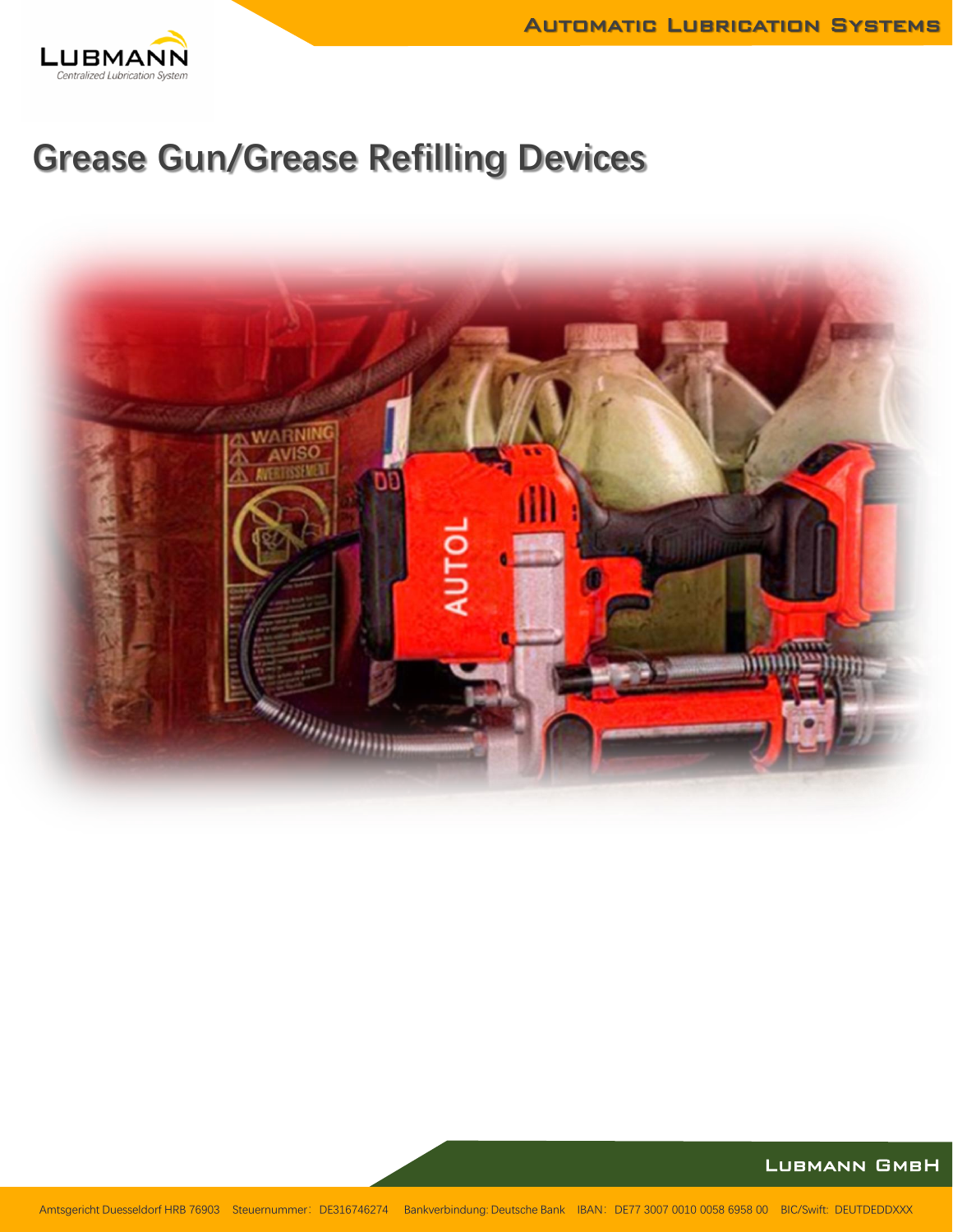## **Introduction - Brands**

### **Lubmann**

Lubmann belongs to AUTOL Group, which locates in Duisburg, Germany since 2015 and provides you the world's leading lubrication equipment made in Germany – from manual greasing devices and tools to Automatic Lubrication Systems.

### **AUTOL**

AUTOL is an Automatic Lubrication System Solution supplier which established in 2005 in Zhengzhou, China and provides a lot of world class's equipment/machinery manufacturers the high-performance lubrication solutions.

### **AUTOL Group**

Both AUTOL and Lubmann systems are available through our global network of lubrication experts, offering you world-class installation and ongoing support on a local level – today and into the future With the power of this network, and more than 200 years of combined friction management experience, we can help you improve machine reliability, reduce maintenance, increase productivity, enhance safety and optimize manpower resources

**In this document, we present the contents only for Lubmann products, including specifications, order information and so on. Any information from AUTOL products please ask your local AUTOL/Lubmann dealer.** 

Amtsgericht Duesseldorf HRB 76903 Steuernummer: DE316746274 Bankverbindung: Deutsche Bank IBAN: DE77 3007 0010 0058 6958 00 BIC/Swift: DEUTDEDDXXX









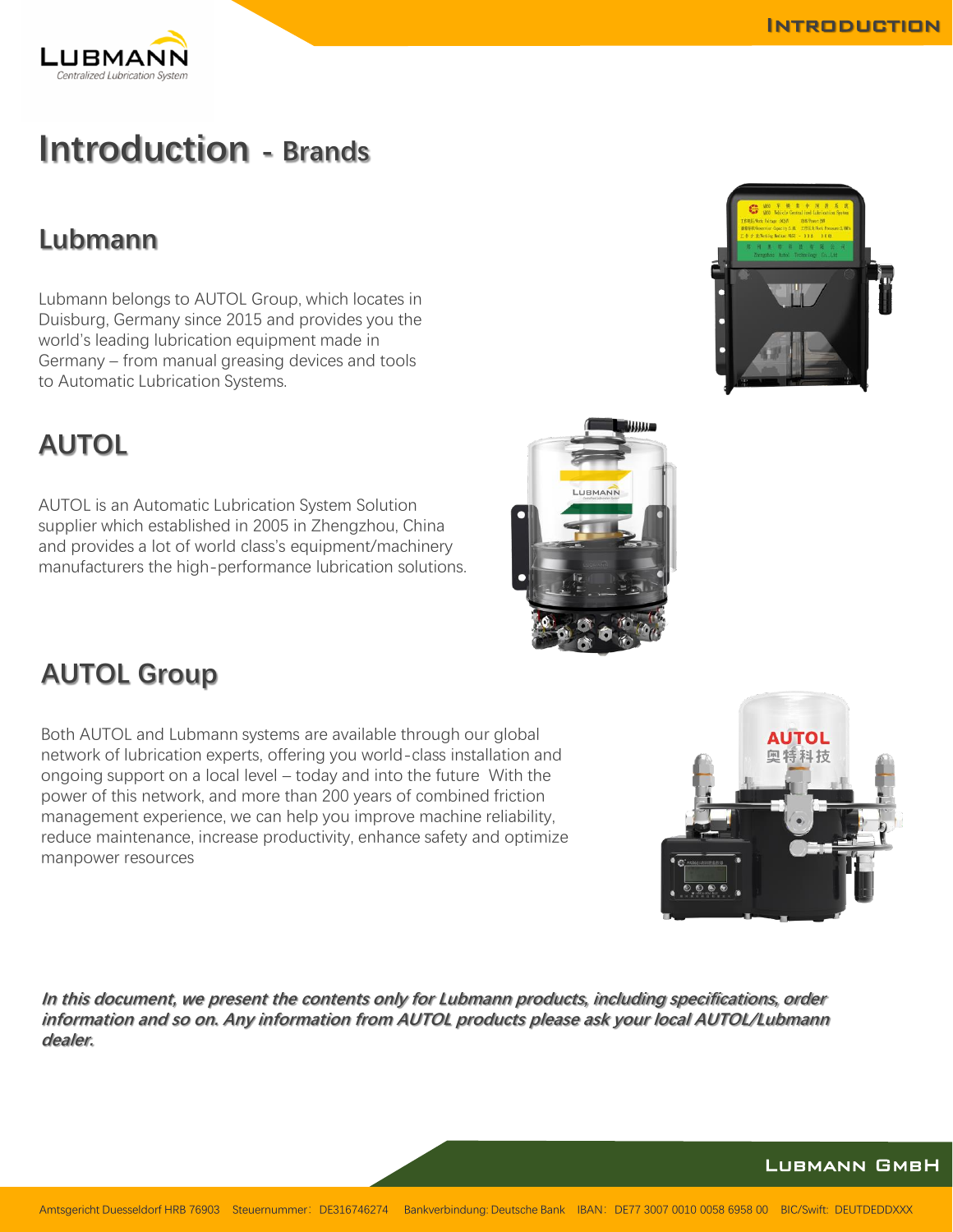

## **Overview of Grease Gun**

Types of Grease Guns(For Greasing points lubrication) Grease guns have three ways in which they can be powered: by hand, air or electricity. Aside from these variations, the handpowered(or manual)grease guns can either be manufactured with a lever or a pistol grip. The benefits to each of these depend primarily on the intended application and the lubrication technician's personal preference. One other major variation to the grease gun is how the grease is to be loaded: by suction fill, cartridge or bulk.



Manual (Lever)– **AMG1000** This is the most common type of grease gun and can supply around 1.28 grams of grease per pump, which is forced through an aperture from hand pumps.

Manual (Pistol Grip)–**AMG2000** This variation of the lever-type grease gun allows for the one-handed pumping method, which is very common. It provides approximately 0.86 grams per pump.

Pneumatic (Pistol Grip) – **APG1000/APG2000** This grease gun uses compressed air directed into the gun by a hose activating a positive displacement with each trigger.

Battery (Pistol Grip 12/18/24V) – **AEG1012/AEG1018/AEG1024** This is a low-voltage, battery-powered grease gun that works comparably to the pneumatic grease gun. It offers the advantage of being cordless.

#### **New Product**

Manual (Lever)– **AMG3000** This is a specially developed Grease Gun for centralized lubrication pump grease refilling. 1-liter Reservoir can be filled in just 2 minutes using the commonly available 500 ml cartridge twice.

It's fundamental that grease is used as a lubricant because it clings to a machine's moving surfaces without easily leaking away like oil. For this reason, the filling and refilling of grease in grease-lubricated machines must be treated differently than that of oil-lubricated machines. Therefore, it is essential that the proper grease gun operation is understood and managed by lubrication technicians for bearing and machine reliability. Simply knowing the signs of overgreasing and undergreasing and how often to reapply can go a long way in extending machinery life.

Grease fittings have several names such as a Zerk fitting, grease nipple or Alemite fitting. This is the lubrication point where the grease connector is attached. The standard hydraulic grease fitting is most commonly used for standard applications. It can be either upright or angled. The button-head fitting is ideal for good coupler engagement when large volumes of grease are being added. A flush-type grease fitting is preferred when space is limited for standard protruding fittings, while the pressure-relief vent fitting helps prevent higher pressures that could lead to damaged seals.

Lubmann GmbH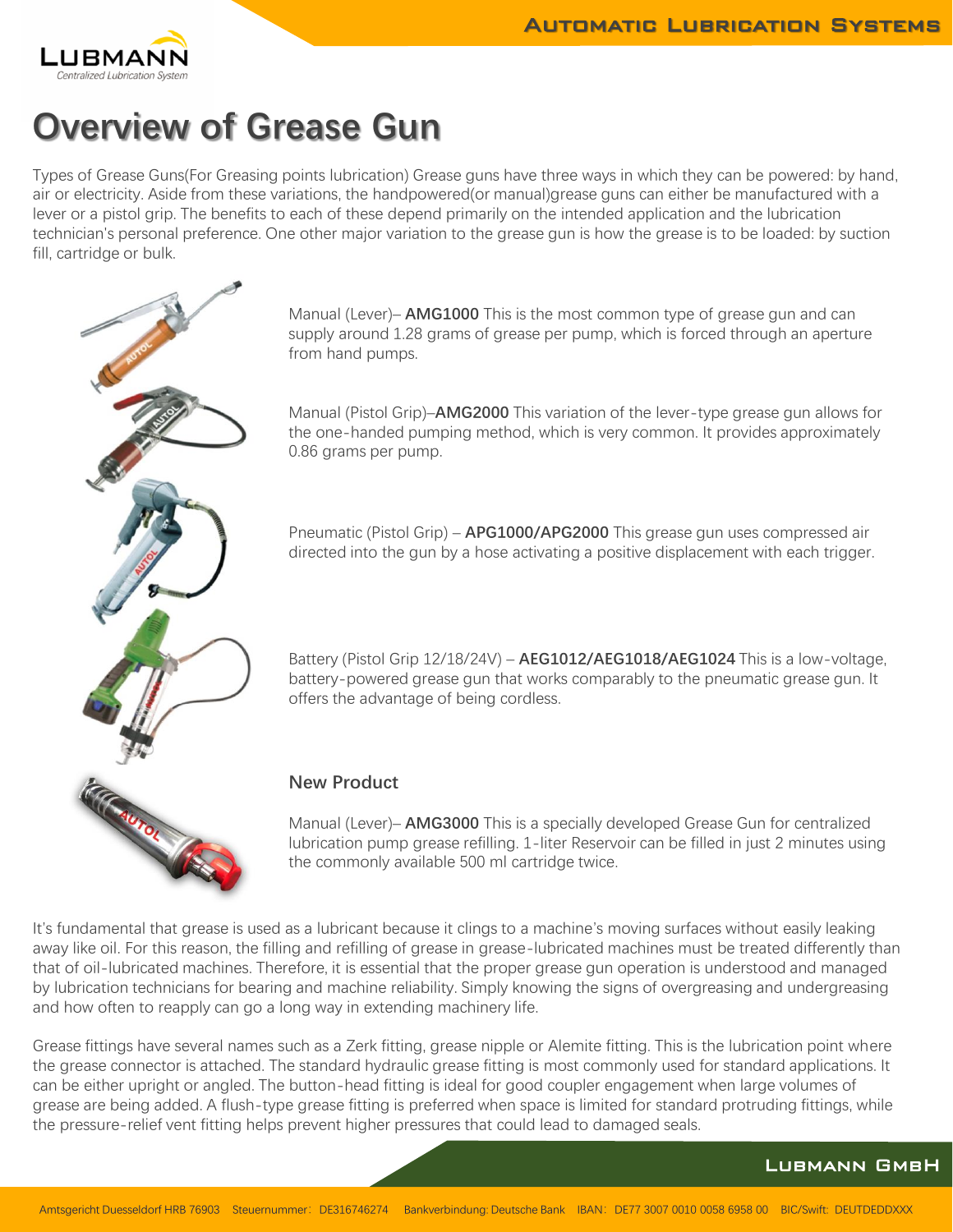

# **Overview of Grease Refilling Device**

|                                                                                                             | <b>JTOL 田制</b>                                                                                                                      |                                                                                                                   |                                                                                                                                        |
|-------------------------------------------------------------------------------------------------------------|-------------------------------------------------------------------------------------------------------------------------------------|-------------------------------------------------------------------------------------------------------------------|----------------------------------------------------------------------------------------------------------------------------------------|
| <b>Pneumatic Greasing</b>                                                                                   | Electrical Greasing 12/24/220V                                                                                                      | <b>Manual Greasing</b>                                                                                            | <b>Electrical Greasing 12/24V</b>                                                                                                      |
| APP1000                                                                                                     | AEP1012/1024/1220T                                                                                                                  | AMP1000                                                                                                           | AEP1012/1024B                                                                                                                          |
| High pressure greasing pump is<br>suitable for working environment<br>with gas source.                      | High pressure greasing pump is<br>suitable for factory or mine<br>environment with 220V power<br>supply.                            | Manual greasing pump is suitable<br>for environment without gas source<br>or power supply.                        | High pressure greasing pump is<br>suitable for environment with<br>12/24V power supply for ex. on<br>mobile device.                    |
| Specification:                                                                                              |                                                                                                                                     |                                                                                                                   |                                                                                                                                        |
| Max Pressure: 300-400bar Max<br>Discharge Rate: 0,85L/Min<br>Volume of Reservoir: 12 L Net<br>Weight: 15 Kg | Max Pressure: 400bar<br>Specified Power: 600W Max<br>Discharge Rate: 0,350L/Min<br>Volume of Reservoir: 18 L<br>Motor Position: Top | Max Pressure: 200-250bar<br>Max Discharge Rate: 0,005L/Stroke<br>Volume of Reservoir: 12 L<br>Net Weight: 13,5 Kg | Max Pressure: 400bar<br>Specified Power: 600W Max<br>Discharge Rate: 0,350L/Min<br>Volume of Reservoir: 18 L<br>Motor Position: Bottom |
| Application:                                                                                                |                                                                                                                                     |                                                                                                                   |                                                                                                                                        |
| Construction, Agriculture, Marine,<br>Food, etc.                                                            | Construction, Mining, Metal Industry,<br>Food, etc.<br>Manual                                                                       | Construction, Agriculture, Mining,<br>Cosmetician Production, etc.                                                | Construction, Agriculture, Wind<br>Turbine, etc.                                                                                       |

#### **Coupling Socket for Refilling Device Connection**

|        | <b>Description</b> | <b>For Pump Serie</b>                                                | <b>Feature</b>                                                   |
|--------|--------------------|----------------------------------------------------------------------|------------------------------------------------------------------|
| CS-RDC |                    | Progressive/Dual Line/Single<br>Line/Pressurized Single Line<br>Pump | <b>Connect with Electrical Grease</b><br><b>Refilling Device</b> |



### **Transfer Coupling for Manual Grease Gun(AMG3000)**

| <b>Description</b> | <b>For Pump Serie</b>                                          | Feature                      |  |
|--------------------|----------------------------------------------------------------|------------------------------|--|
| TC-MGG20           | Progressive/Dual Line/ Single<br>Line/ Pressurized Single Line | Adapter for M20 based on M22 |  |
| TC-MGG22           | Pump                                                           | M22                          |  |

**All greasing pumps has be equiped with a multi functional greasing nipple not only for the greasing pump of AUTOL, but also for other brands and nipples of greasing points as well.**

#### Lubmann GmbH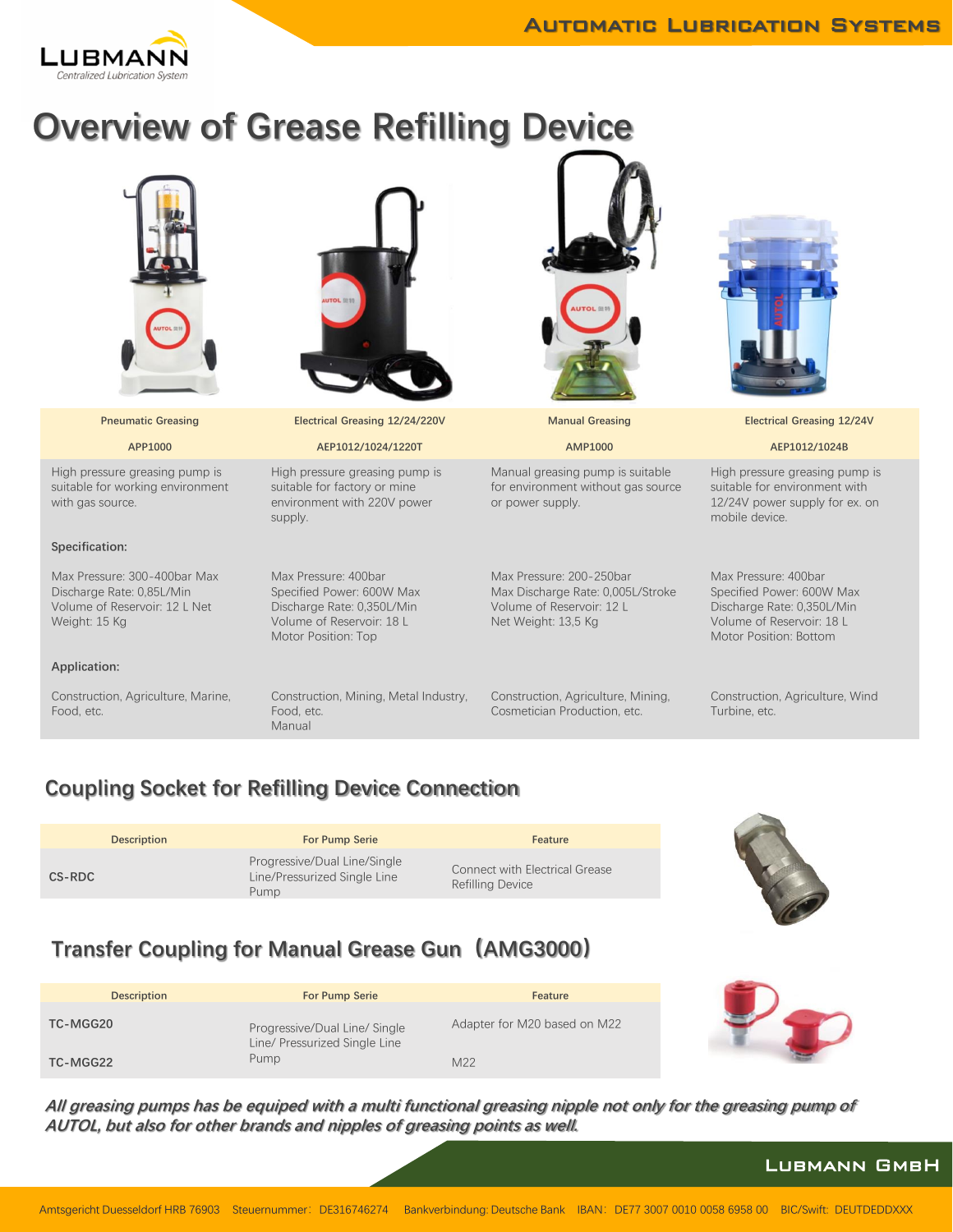

## **Specification for Greasing Device**

### **Greasing Device Portable**

| <b>Product Model</b><br>(Ordering Codes) | <b>Working</b><br><b>Principle</b> | Grease      | <b>Operating</b><br>Pressure Max. | Discharge Max. |                            | Reservoir | <b>Attached Accessories</b>                 |
|------------------------------------------|------------------------------------|-------------|-----------------------------------|----------------|----------------------------|-----------|---------------------------------------------|
|                                          |                                    | <b>NLGI</b> | Mpa                               | ml/Min         | ml/Stroke                  | cc        |                                             |
| AMG1000                                  | Manual                             |             | 10                                |                | $\overline{2}$             | 500       | Nipple, Hose                                |
| AMG2000                                  | Manual                             |             | 10                                |                | $\overline{2}$             | 500       | Nipple, Hose                                |
| AMG3000                                  | Manual                             |             | 10                                |                | 500 (only for<br>CLS pump) | 500       | Nipple, Hose                                |
| APG1000                                  | Pneumatic                          | Up to $2$   | $6 - 8$                           | 70             |                            | 600       | Nipple, Hose                                |
| APG2000                                  | Pneumatic                          |             | $6 - 8$                           | 70             |                            | 400       | Nipple, Hose, one<br>rechargeable cartridge |
| AEG1012                                  | Electrical                         |             | 45                                | 60             |                            | 500       | Nipple, Hose, Battery                       |
| AEG1018                                  | Electrical                         |             | 57.5                              | 70             |                            | 500       | Nipple, Hose, Battery                       |
| AEG1024                                  | Electrical                         |             | 70                                | 80             |                            | 500       | Nipple, Hose, Battery                       |

### **Greasing Device (Pump)**

| <b>Product Model</b><br>(Ordering Codes) | <b>Working</b><br>Principle | Grease      | <b>Operating</b><br>Pressure Max. | Discharge Max. |           | Reservoir | <b>Attached Accessories</b> |
|------------------------------------------|-----------------------------|-------------|-----------------------------------|----------------|-----------|-----------|-----------------------------|
|                                          |                             | <b>NLGI</b> | Mpa                               | ml/Min         | ml/Stroke | L         |                             |
| AMP1000                                  | Manual                      |             | $20 - 25$                         |                | 5         | 16        | Nipple, Hose                |
| AMP2000                                  | Manual                      |             | $20 - 25$                         |                | 5         | 12        | Nipple, Hose                |
| APP1000                                  | Pneumatic                   |             | $30 - 40$                         | 850            |           | 12        | Nipple, Hose                |
| APP2000                                  | Pneumatic                   |             | $30 - 40$                         | 850            |           | 30        | Nipple, Hose                |
| AEP1012T                                 | Electrical 12V              | Up to $2$   | 40                                | 350            |           | 18        | Nipple, Hose                |
| AEP1024T                                 | Electrical 24V              |             | 40                                | 350            |           | 18        | Nipple, Hose                |
| AEP1220T                                 | Electrical 220V             |             | 40                                | 350            |           | 18        | Nipple, Hose                |
| AEP1012B                                 | Electrical 12V              |             | 40                                | 350            |           | 18        | Nipple, Hose                |
| AEP1024B                                 | Electrical 24V              |             | 40                                | 350            |           | 18        | Nipple, Hose                |

#### Lubmann GmbH